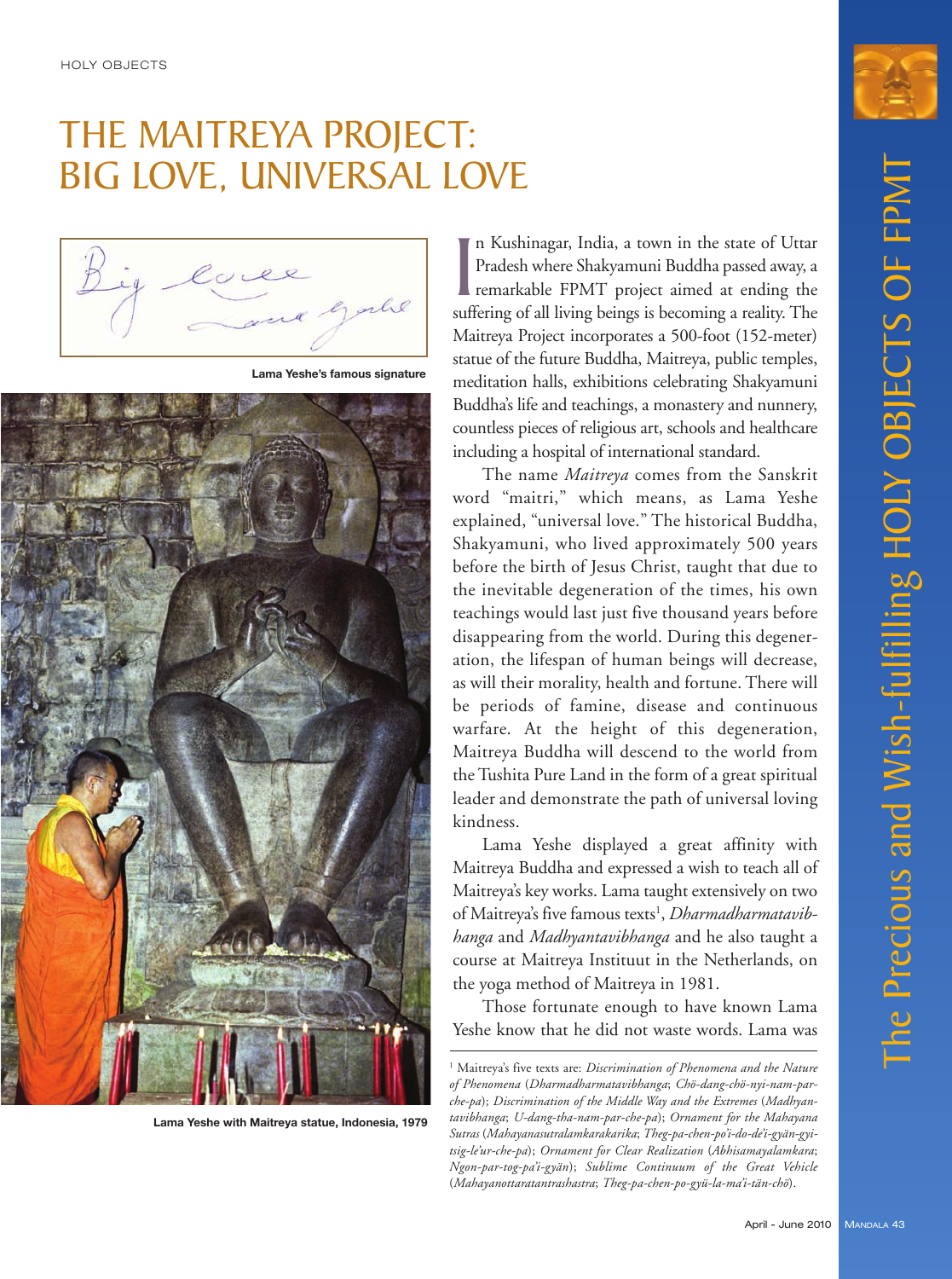famous for his crystal clear, though unconventional, way of communicating and his ability to cut across cultural differences and relate to others heart to heart. For instance, when signing off letters and messages, especially in the later years of his life, Lama would end his missives with "big love." Perhaps Lama's continuous message of "big love" wasn't simply a cute expression; rather, "big love" might have been Lama's skillful way of expressing Maitreya Buddha's message of one, big, universal love into simple language easily accessible to the Western mind.

## SEEDS FOR MAITREYA PROJECT ARE PLANTED

In 1977, Lama Yeshe visited Disneyland in Anaheim,<br>California and was impressed with the Audio-Animatronic n 1977, Lama Yeshe visited Disneyland in Anaheim, Abraham Lincoln featured there which charismatically delivers the Gettysburg Address. Shortly after the visit, in 1978, he informed Harvey Horrocks, Peter Kedge, Nicole Couture and Ven. Yeshe Khadro about his vision to build a large statue of Manjushri at Manjushri Institute in Cumbria, UK. It was to be several stories high and would "speak" recorded teachings, just as the Disneyland robot had done. Peter Kedge remembers, "This was the first time I recall Lama talking about building a giant statue. Here we all were completely overwhelmed with what we had taken on at Manjushri Institute [est. in 1976], and Lama was planting yet another extraordinary vision before us. That statue was never built, but four years later Lama began talking about building a giant statue of Maitreya Buddha."

In 1982, two years before his passing, Lama visited Tibet alone. At this time, Tibet was just beginning to be accessible to visitors and China was in the early stages of opening up to commerce and tourism. During this trip, Lama was inspired by the large statues of Maitreya Buddha that still stood in Tibet.

Following this visit, Lama began mentioning to people, including Lama Zopa Rinpoche, his plan to build a huge Maitreya Buddha statue in Bodhgaya, a city in the Indian state of Bihar, where Shakyamuni Buddha achieved enlightenment. Merry Colony, who served as co-director for the Maitreya Project from 1993 until 1995, remembers Lama's plan well. While riding in a rickshaw on the main road into Bodhgaya, Lama turned to Merry and said, "I want a huge Maitreya Buddha statue here. I want it so big that the planes flying overhead will see it. And I want it to talk!" In mid-1983, Lama wrote a letter to Ven. Kabir  Saxena, then serving as director of Root Institute, explaining that he wanted a Maitreya statue in Bodhgaya, at least the size of the Boudhanath Stupa, and he wanted it to be "speaking teachings."

Lama felt that the essential quality of Maitreya Buddha, universal loving kindness, is both fundamental and critical for the world. Further, Lama suggested that the statue would benefit Buddhists and non-Buddhists alike, and that the local benefits of building the statue would serve toward thanking the people of India for giving Buddhism to the world.

When Lama passed away in 1984, Lama Zopa Rinpoche took Lama's wish to build the huge Maitreya statue to heart. This endeavor became known as the "Maitreya Project." Rinpoche quickly received energy and commitment from students interested in bringing Lama's wish into reality. At first they received no specification of an appropriate size for the statue – only that it had to be "huge."

Over the years, and through many yet to be told extraordinary difficulties, the details of this "huge" statue have taken shape as successive students of the lamas held the title of "Director" starting with Prodipto Roy, Joya Roy and Ven. Kabir Saxena around 1985-1986 and then passing the responsibility to Ven. Yeshe Khadro in 1991.

#### THE FIRST LAND

In early 1995, Lama Zopa Rinpoche appointed Dutch<br>
monk, Ven. Marcel Bertels, director of the project. After n early 1995, Lama Zopa Rinpoche appointed Dutch two frustrating years (1993-1995) of attempting to secure land in Bodhgaya suitable for construction, previous co-directors Merry Colony and Owen Cole welcomed Ven. Marcel's fresh enthusiasm for this critical preliminary work. As Ven. Marcel quickly learned, land in Bodhgaya was only available in small parcels. Over time, by making approximately 20 separate purchases, Marcel was able to buy a total of nearly 35 acres of land. However, even though all of the parcels were sited near each other they were not entirely contiguous. Attempts to solve this and other important issues with the State Government of Bihar at the time were unsuccessful. It is only now, almost 20 years later, under a very different State Administration, that the Bodhgaya land problems are being solved.

#### BIGGEST STATUE IN THE WORLD

While the land issues were being sorted, Lama Zopa<br>Rinpoche was traveling and promoting the Maitreya Project, especially in Taiwan. On one visit, a famous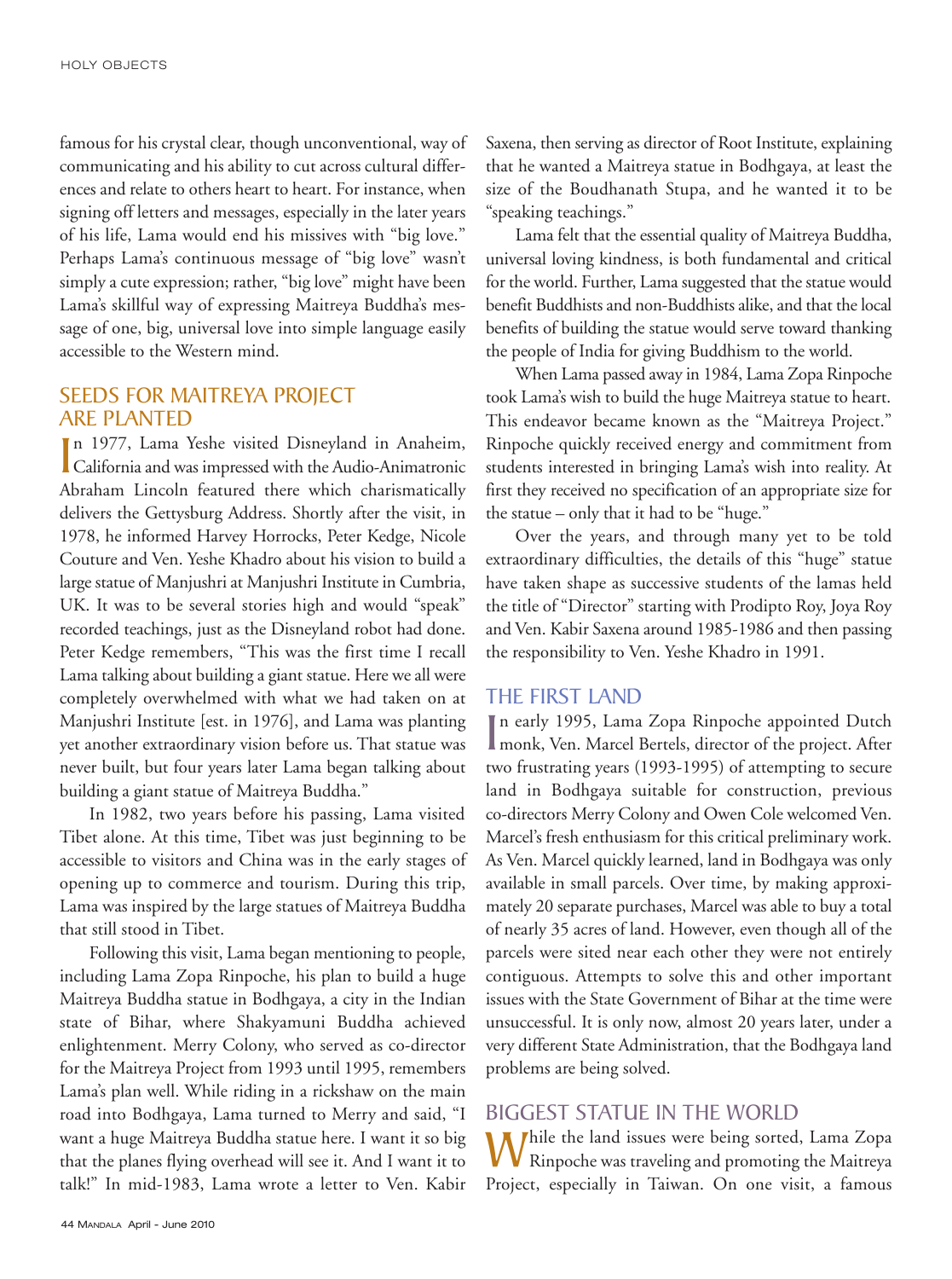

**A silhouette image of the Maitreya Project statue in reference to other well known statues and monuments.** 

 Taiwanese architect, C.Y. Lee, whose company built the tallest building in Taiwan and one of the tallest in the world, Taipei 101, asked how large the biggest statue in the world was, in attempt to suggest a size for the Maitreya statue. When he was told 421-feet (128 meters), Mr. Lee replied, "That's too small!" He then proposed that the Maitreya Project statue should become the biggest statue in the world. This proposal was accepted enthusiastically by Rinpoche, and thus, the height of 500-feet (152-meters) was determined, with the added specification that it should last at least 1,000 years.

More than simply a "huge" statue with a spiritual component, education, healthcare and economic benefits were factored into the project's mission. And even further, as Rinpoche explained at the 1996 bhumi puja (a ground breaking ceremony), when the initial land was consecrated, "Our main goal is not the statue itself. The main goal is the peace and happiness of all sentient beings. Maitreya Buddha is the embodiment of all the buddhas' loving kindness; therefore this statue is essential for the cause of love and happiness in this world."

From the inception, messages of support were received from His Holiness the Dalai Lama; the President, Vice President and Prime Minister of India; and the Governor and Chief Minister of Bihar.

#### LAYING THE FOUNDATION

Between 1997 and 2001 the main challenge for the Maitreya Project was to determine technically, if such an extraordinary public building could be  designed, constructed and maintained for 1,000 years, and if so … how?

Expertise was gathered from many leading architectural and engineering companies around the world. An architectural competition was held, the team was assembled and more than 100 architects and engineers began work. They worked continuously for two years developing techniques that would enable a magnificent "cathedral" to be constructed in the form of Maitreya Buddha.

## KUSHINAGAR, UTTAR PRADESH

 $\mathbf{D}$ y the time this initial phase of preliminary planning was completed, it was clear that Bihar, given the political climate under the political administration of the time, was an impossible site to begin construction. In 2001, Lama Zopa Rinpoche, and the Board of Directors decided to move the location of the Maitreya statue out of Bihar state. This was a most difficult and painful decision to make as Lama's original wish was to build in Bodhgaya. After consultation with His Holiness the Dalai Lama, initiated by the State Government of Uttar Padesh (who was entirely keen to have the project in their state), the town of Kushinagar was selected as the new site, one that would bring the greatest benefit to the greatest number of people over the longest time.

Accordingly, in June 2001 Maitreya Project confirmed this decision with the State of Uttar Pradesh which most enthusiastically welcomed the Project. A comprehensive Memorandum of Understanding (MOU) was signed by Maitreya Project Trust and the Government of Uttar Pradesh on May 9th 2003.

The landsite offered by the State Government of Uttar Pradesh is part government owned and part privately owned. The state government first has to acquire the private portion in order to make it available to Maitreya Project. The process of acquisition must follow the regulations of India which are very precisely set out by law. This process has been proceeding under successive state governments and the numerous bureaucrats responsible for its implementation ever since the MOU was signed, and the process is still on track to a satisfactory conclusion. It is the way of rural India that such complex processes take much more time than would be expected elsewhere in the world.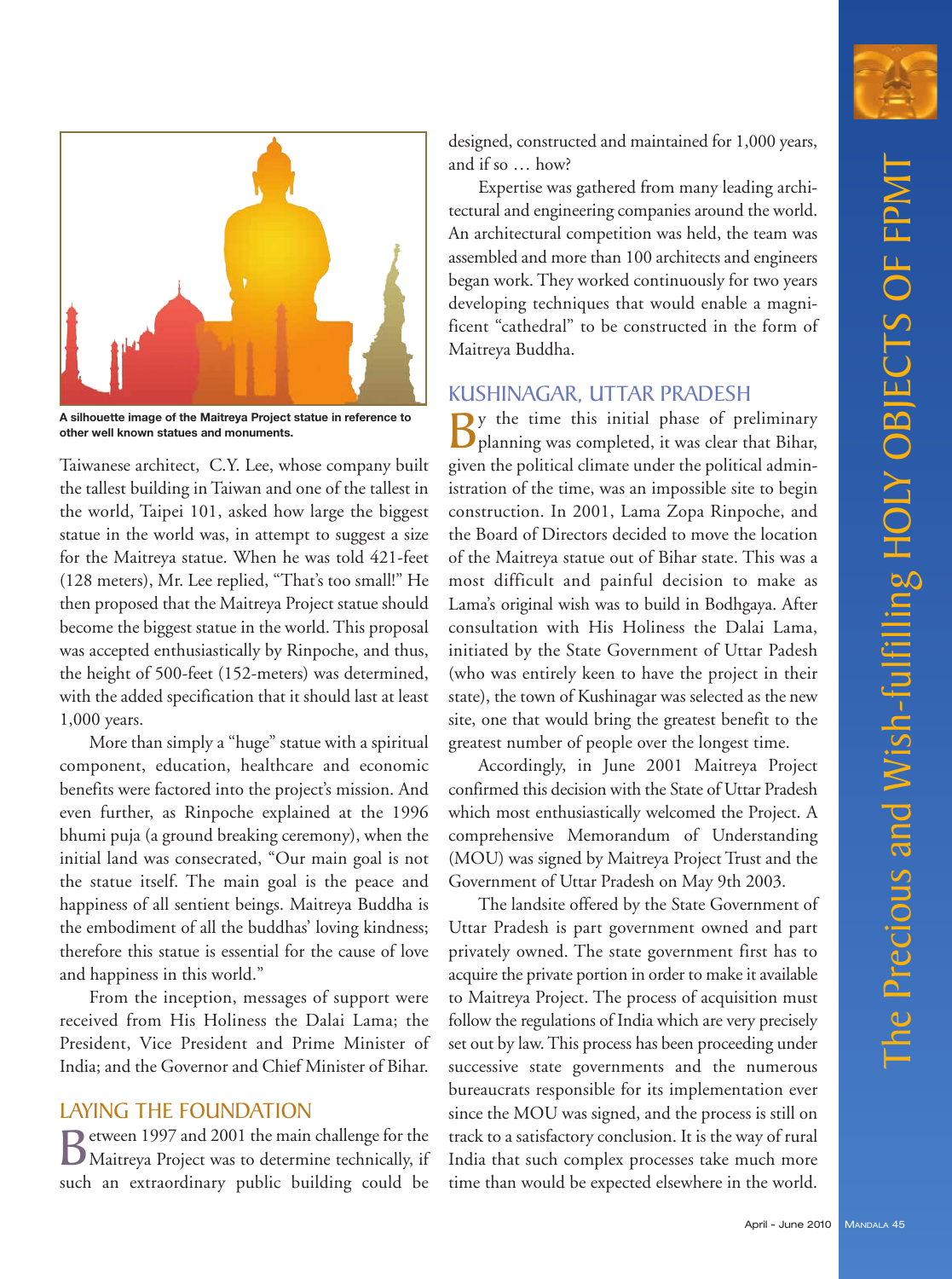For example, the highly successful 100-acre Akshardham Hindu Complex in Delhi, India, which attracts 70% of tourists visiting Delhi, took 37 years from initiation of the concept to completion<sup>2</sup>.

Maitreya Project has worked to keep the process moving forward at every stage, advocating strongly on behalf of local landowners. The Government of Uttar Pradesh has publicly announced their intention to offer exceedingly generous compensation rates, and many other important facilities, on behalf of local people. Of course, this is a big transition for the landowners who are mostly non-Buddhist farmers, and some have expressed great concern, even outrage at the prospect of losing their land. Atul Chopra, Indian citizen and Maitreya Project Advocate and Legal Advisor (he became a lawyer specifically to be able to best advise Maitreya Project) explains, "As far as the Hindus are concerned, there has never been a single voice raised ever against the Maitreya Project, nor the Buddha, neither in Kushinagar nor anywhere in the country. In fact, Hindus consider the Buddha as the ninth reincarnation of Lord Vishnu.

"There has been some criticism amongst some of the farmers whose land is being acquired by the Government. This criticism is very natural and would happen for any other project in which land was being acquired. We addressed this problem by explaining to the farmers about the benefits of the healthcare and education facilities which will be provided to them free of cost for years to come. We also took a delegation of the farmers' leaders to Bodhgaya and showed them our projects there. In fact the delegation stayed at Root Institute and came back very satisfied after seeing all the social work being done by Lama Zopa Rinpoche."

Tony Simmons, art program manager, website developer, executive Director of both Maitreya Project Trust in Uttar Pradesh, India, and Maitreya Project Society in Bodhgaya, India, explains, "We're not just building a statue. This is a project aimed at developing and raising the standards of living in the whole area, in the whole region. The idea is that we will build a statue and with the statue, as with anything of that magnitude, especially in a place like Kushinagar, which is one of the Buddhist holy places in the world, there come pilgrims, there comes tourism and from that comes

money. Take Bodhgaya for instance. Bodghaya is a sleepy little town normally throughout the year, but the only reason Bodhgaya has developed at all economically is because of Buddhist pilgrimage sites. Maitreya Project has the potential to really transform the entire area in Kushinagar in terms of economic growth, in terms of education, in terms of health care."

Tony goes further, "But to be really honest, the scope of peoples' problems is a lot deeper than simply giving medicine or giving education, even though these are great, fantastic. There has to be something to change people's minds or it's all just superficial. So, in that respect, I think a symbol like Maitreya, a really powerful symbol, can go such a long way, changing somebody's mind, somebody's peace of mind."

"The path of the project until now has certainly not been an easy one," reflects Atul Chopra. "We have encountered great obstacles but always there have been solutions. As far as the Buddhist principles are concerned, we have never lied or given any misinformation to anyone. We have dealt with everyone with patience and never indulged in any bribe. We have never misused any funds allocated for the project. There is also a unique thing which we have experienced about this project: Sometimes we have come up against extremely difficult situations which could have stalled the project. But, all of a sudden there would be a government office reshuffle, or something else unexpected, and the matter got resolved quickly. I can only say that this statue wields a massive amount of power and solves its own problems."

#### MOVING FORWARD

Maitreya Project has substantially completed the<br>Scheme Design phase of the engineering work in the areas of research, design, development and planning for the Maitreya statue and its throne building, park and sacred art collection. As soon as Maitreya Project receives the landsite they can resume the technical and engineering planning work from the point where it was put on hold in 2001, and detailed design and on-site work are poised to begin.

As requested by the State Government of Uttar Pradesh, the first activities on Maitreya Project land in Kushinagar are planned to be the development of a Maitreya Education Project school, based on the highly successful Maitreya Project Universal Education



<sup>2</sup> http://en.wikipedia.org/wiki/Akshardham\_%28Delhi%29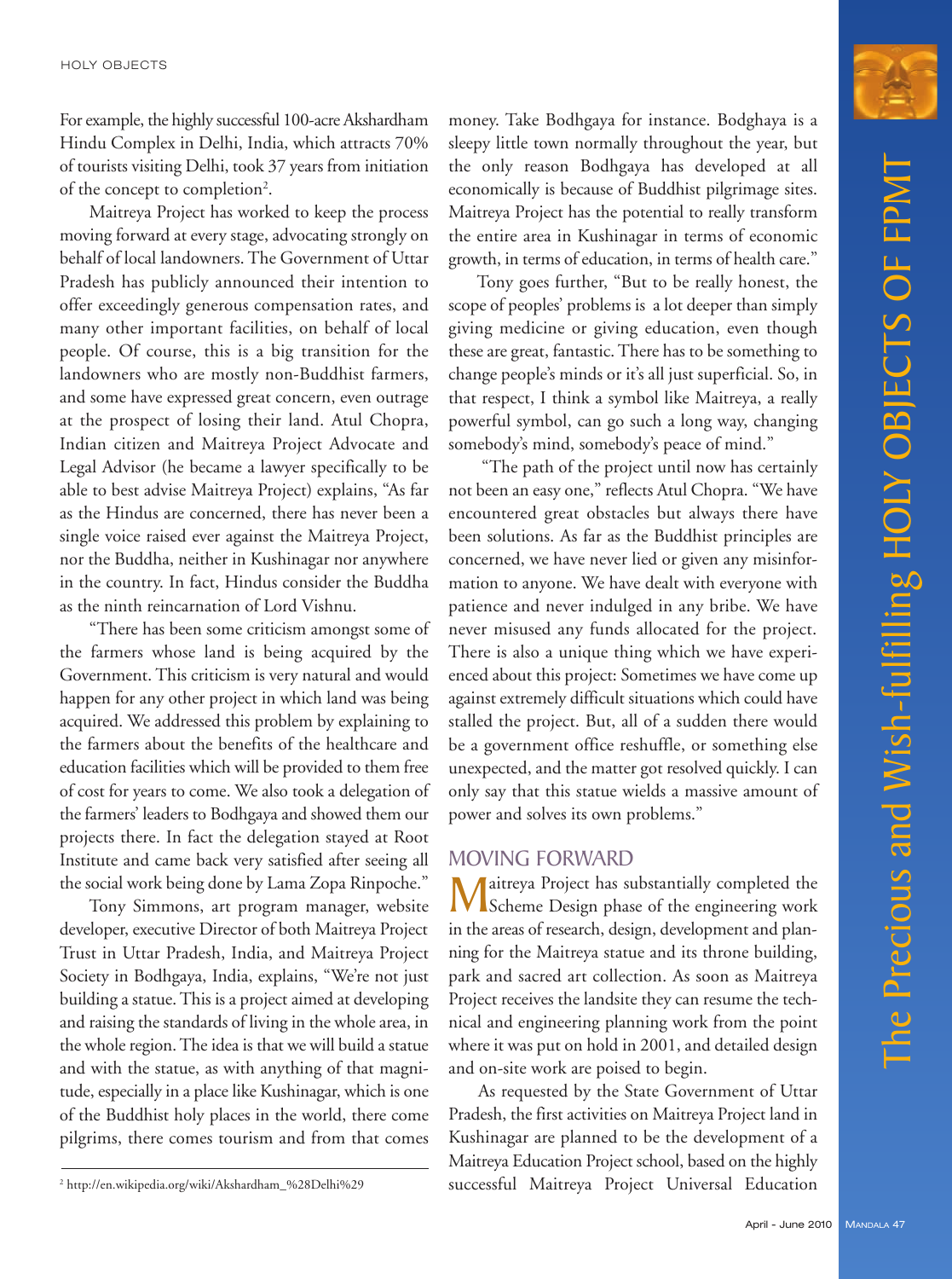School in Bodhgaya, and the Maitreya Healthcare Project hospital and clinic. Both the education and healthcare facilities will be expanded over time.

Plans for construction of the proposed statue will continue in parallel with these humanitarian activities. Resuming such work and re-establishing the necessary momentum will take time but Maitreya Project expects that once the foundations for the statue and throne building have begun, it will take approximately five years to finish the statue.

#### BODHGAYA, BIHAR

'ince 2001, conditions in Bihar have improved greatly, land issues are close to resolution, and Lama Zopa Rinpoche is determined that a Maitreya Buddha statue must still be built in Bodhgaya to fulfill Lama Yeshe's original wish. Also planned for the Maitreya Project Bodhgaya landsite is a temple and facilities to accommodate the annual Gelugpa Monlam festival. When Monlam is not in session the facilities will be available as a residence for Indian and other monks.

## MAITREYA PROJECT HEART SHRINE RELIC TOUR

For many years, Lama Zopa Rinpoche has been collecting relics of the historical Buddha, Shakyamuni, and other Buddhist masters from around the world, for placing in the Heart Shrine which will be located inside the Maitreya statue at the level of the heart chakra.

The Heart Shrine Relic Tour, an ongoing tour of these holy objects to locations around the world, began in March 2001 in Taiwan, when a number of sacred relics collected by Lama Zopa Rinpoche were displayed in Taipei. Nine years later, there have been more than 500 Relic Tour events in 51 countries on six continents, during which well over a million visitors have been blessed by these relics.

In 2004, due to the increasing number of invitations to host the holy relics, Rinpoche authorized the collection to be divided so that more than one collection could tour the world simultaneously.

Once the Maitreya statue is completed, some of these relics will be enshrined in the Heart Shrine of the statue, but others will continue to tour in order to benefit more



**Holy relics of the historical Buddha, Shakyamuni**



**Buddha blessings for a lucky dog on the Heart Shrine Relic Tour**

people. Lama Zopa Rinpoche said at an FPMT Board meeting in 2007:

"I didn't know the Relic Tour would be of such great benefit to the world – create such devotion. I think this is Buddha's actions, working through the relics to benefit sentient beings – Buddha giving blessings to people through the relics. People enjoy the relics so much, generate so much devotion. Devotion is the source – from devotion we get blessings, from blessings we get realizations, the strength to engage in the path.

"The Relic Tour is one way to bring world peace, through people changing their mind. As His Holiness the Dalai Lama says, 'outer peace through inner peace.' So the relics take a very important role in world peace. That's the purpose for the Buddha leaving relics."

*Please visit the Heart Shrine Relic Tour page of the Maitreya Project website for numerous testimonials of people around the world transformed and inspired by the tour: www.maitreyaproject.org/en/relic/letters.html*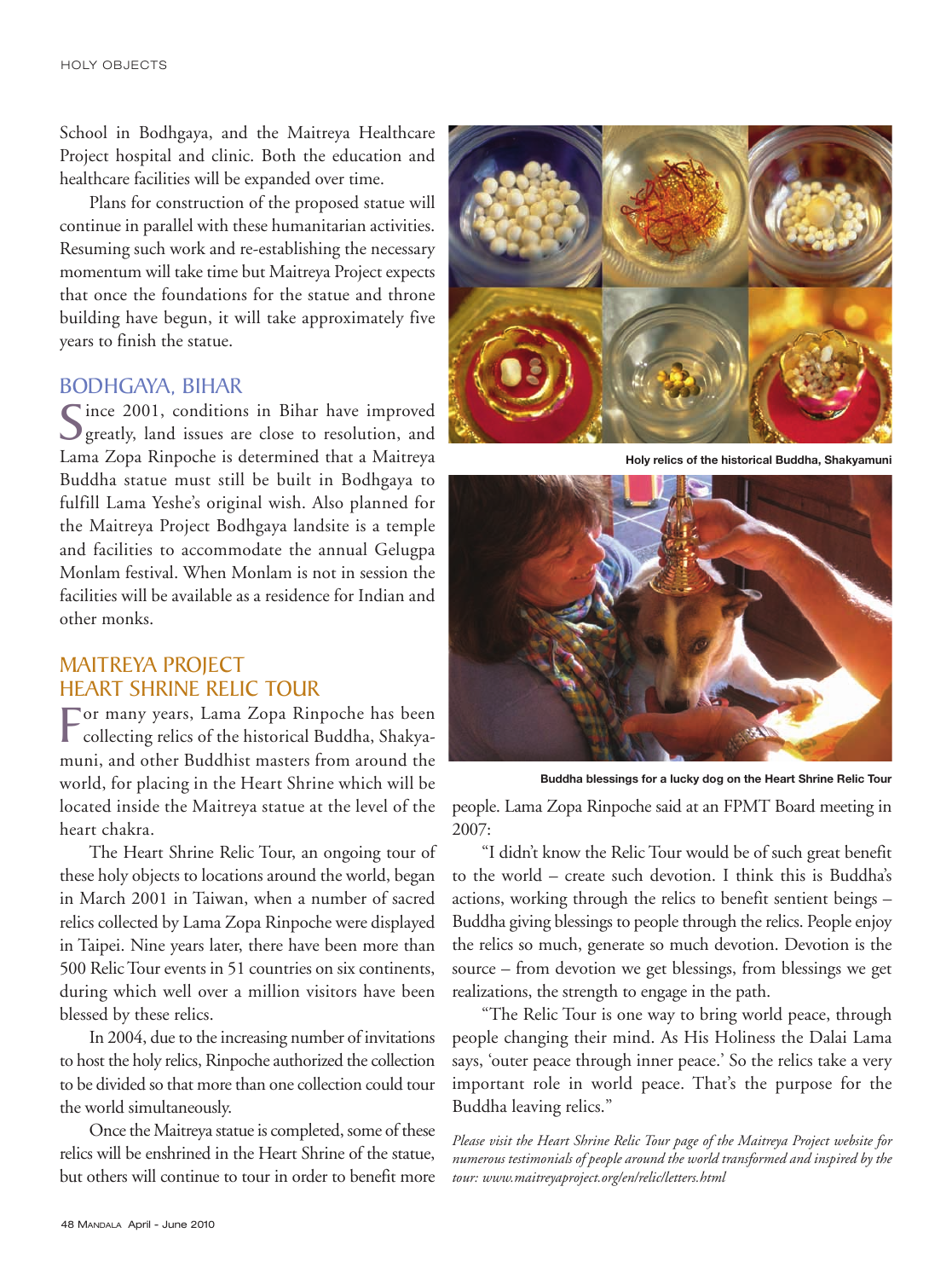

# PEACE POWER *By Ven. Lhundup Nyingje (Ven. Paula Chichester)*



**Many describe a blessing from the holy relics as a "transforming" experience**

I had some faith in the power of holy objects, but it was mainly based on my faith in [Lama Zopa] Rinpoche and his word that they have power. After being on the relic tour, my scientific inquiring mind now understands this power based on empirical evidence. I have seen thousands of people transformed by the presence of these relics. I have felt them transform my own mind. And now, I have even seen them light up! They emit some sort of transmission that can make a person open to their hearts and to the hearts of others – I don't know how but the relics seem to connect people to the enlightened experience, what we call

 Buddha's blessings. Both Ven. Roger [Munro] and I felt this power while blessing people for hours a day. I used to think that the Maitreya Statue was a good project because it was a good thing to have a big symbol for peace in the world, but now I understand that the statue itself will make peace in the world because those relics are going to be inside the heart of the statue and they will broadcast that blessing around the world, like a radio broadcasts radio waves. Peace power. So, now I am very happy to be helping with the project. Just taking those relics around the world helps to make peace. Anytime anyone opens up to their tender feeling, to their heart of love, the world becomes a more peaceful place. Rinpoche's relic tour is a wonderful thing, and I thank Victoria and Peter and everyone who makes that show happen.

*Ven. Nyingje was a Relic Tour Manager in Africa during 2009. This year she plans to accompany the relics during their second visit to Vietnam.*

# TO CREATE THE PERFECT STATUE

*By Peter Kedge, director and CEO of Maitreya Project since May, 1997*

The Maitreya Project was born from Lama Yeshe's<br>seed wish to build a "huge" statue of Maitreya Buddha for the benefit of all. As the project developed, our task expanded to account for a 500-foot (152-meter) statue, the largest in the world, one that would last 1,000 years.

One of the first challenges was selecting materials and designing a support structure that would withstand the wind storms, monsoon downpours, earthquakes and floods likely to occur in the next millennium.

However, engineering was not the only challenge. Depending on the culture and tradition of Buddhism, Maitreya Buddha has been depicted in a variety of ways. Some cultures show Maitreya as the Laughing Buddha. The Vajrayana tradition shows Maitreya wearing many beautiful ornaments, while other traditions show



**Lama Zopa Rinpoche advising Denise Griffin on all aspects of the statue prototype** 

Maitreya in a simple form, either standing or sitting.

To make the Maitreya statue recognizable and appealing to many traditions, it will be depicted in a simple form, without ornaments, wearing monk's robes and sitting on a throne with a lotus cushion under Maitreya's feet. The hands of the Maitreya Buddha will show the mudras of teaching and giving.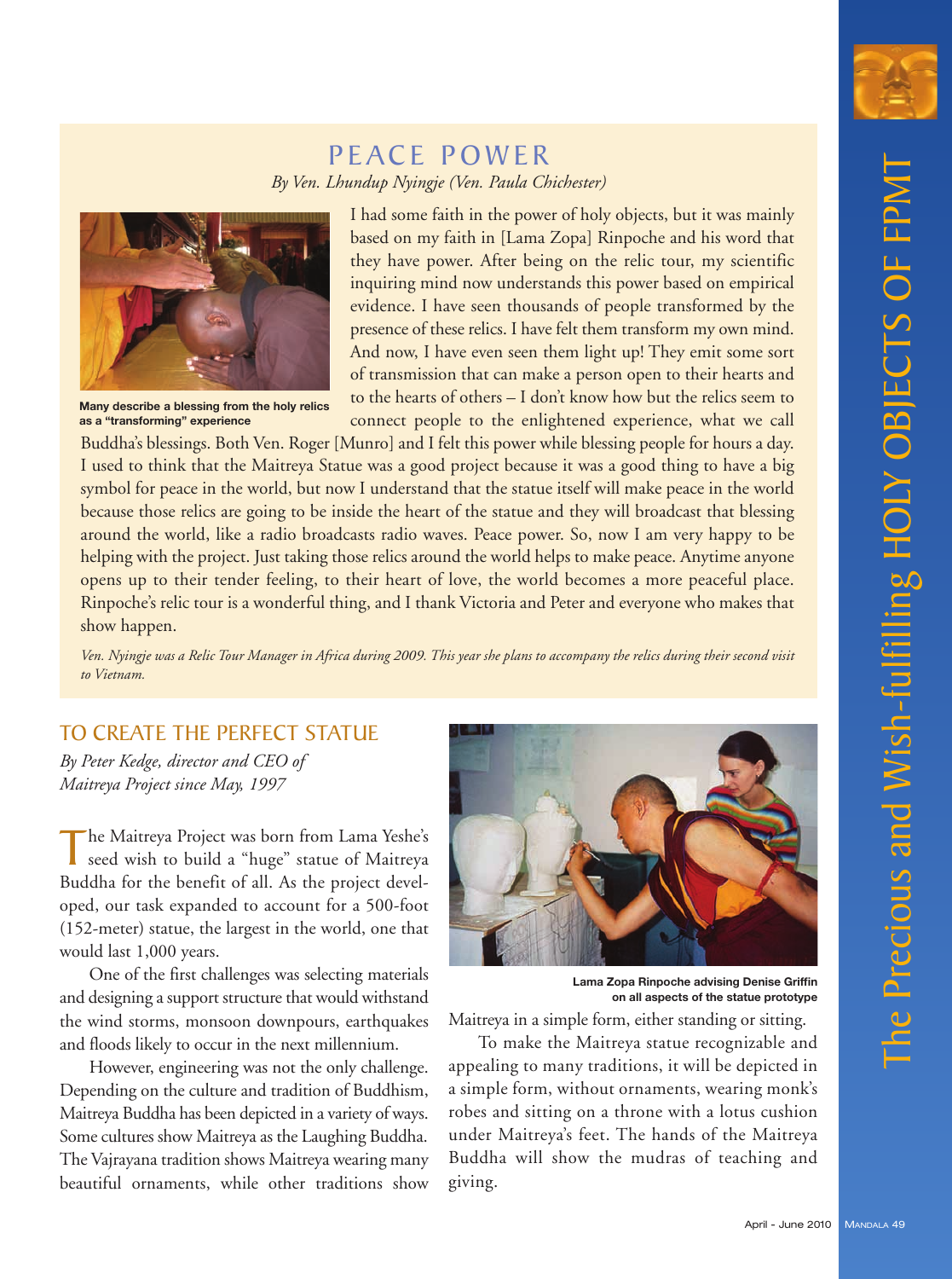The creation of the life-size prototype for the Maitreya statue relied on a combination of many inputs which were coordinated and carried out by UK sculptors Denise and Peter Griffin, both trained in Western and Asian traditions. Their work was overseen by Lama Zopa Rinpoche with advice from His Holiness the Dalai Lama, master sculptors from Bhutan and other qualified Buddhist advisors.

Lama Zopa Rinpoche spent days with Denise Griffin working on the shape of the nose and eyes, the subtlety of the smile, the position and poise of the hands, fingers, and every other aspect.

The next challenge, which really became all-important, was not only how to build a statue that would last 1,000 years; the real challenge was how to enlarge, by 100 times, this incredibly beautiful, subtle, hand-sculpted, life-sized prototype that was the result of so much care, thought, meditation and prayer.

After a great deal of research into the ways in which other big statues were constructed, a number of decisions were made. The outer skin, or form, of the statue would be cast in bronze. There would be almost 35,000 m² of bronze. The supporting structure could be assembled using stainless steel members, bolted together and encased in extremely high-grade concrete. The foundations would also be made of high-grade concrete encased by a stainless steel reinforcing bar sunk more than 100ft into the ground, supporting a huge mass of concrete with stainless steel reinforcing bars running through it. This would withstand all foreseeable natural disasters, wear and tear and even changing technologies.

The most crucial decision, in a way, was not to use traditional methods of manually enlarging the prototype to the 500-foot (152-meter) scale. We decided to scan the prototype using a high-resolution camera that collected millions of three dimensional points corresponding to the statue's surface. The result of this process was a "point cloud." This was a three-dimensional computer file made up of millions of points. However, while this captured the surface shape of the prototype, if that alone were to be enlarged by 100 times the result would be the same point cloud but with spacing between the points much greater, and the result would look something like the surface of a golf ball which is faceted. Another process had to be introduced. The process is called surfacing. More sophisticated computer software is applied to the point cloud. According to an algorithm of the way in which the surfacing program is designed a smooth surface is drawn over the point cloud. This works well for the smooth surfaces. However, whenever an abrupt change of plane occurs – for example the lips, the eyelids, the edges of the robes – the surfacing program cannot perfectly follow the original. At that point it was necessary for the original sculptors to come and manually work with the computer model to correct the surfacing model at these plane changes. This was undertaken in the UK at the premises of one of the world's leading manufacturers of engineering software. Denise Griffin spent three months at Delcam Ltd. working to re-sculpt the prototype, but this time on the computer. The final result was a computer model that now became the prototype for the full sized statue.

But even then the exquisite beauty of the original prototype and the subsequent computer model prototype was not *perfect*. The proportions of the statue in terms of head, torso, arms and legs were perfect but the symmetry was not. The manually sculpted face was not entirely symmetrical, neither were the feet. What the computer model enabled us to do was to vertically split the head and look at each half separately then mirror each half on itself



**Maitreya's throne will be a 17-story public building with room for temples, meditation halls, teaching facilities and exhibition spaces**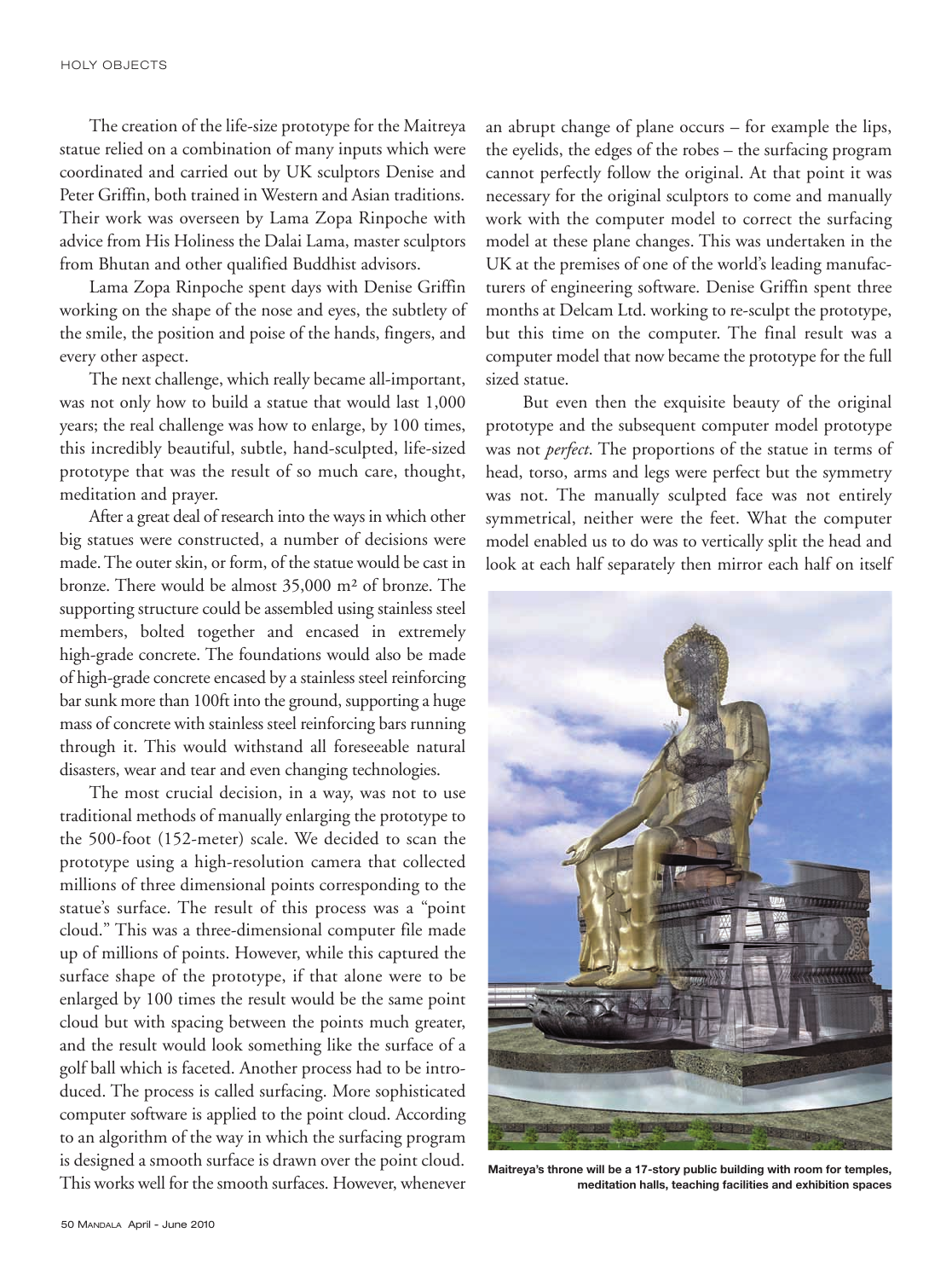

**From Left: From prototype scan to "surfaced" computer model. The "surfaced" right hand in the mudra of "predicting the time of the disciples' enlightenment". Planning the plate divisions for mold making and casting of full size bronze panels.**

giving two different, but perfectly symmetrical, faces from which we could choose the most perfect, the most beautiful. Similarly each foot was inspected, and one of each was chosen and then mirrored on the computer model giving as close to a perfect Buddha form as possible.

The next challenge is to convert a high-resolution computer file into a perfect 500-foot (152-meter) statue. First the computer file is divided into panels. This requires that architects, engineers, artists, and foundry men all agree on where clear divisions can occur.

Molten bronze can then be poured into the mold and a single panel produced. To ensure the panel is precisely correct and to compensate for shrinkage in size as the molten metal cools the same computer file that produced the molds is used this time with another type of milling machine that will trim the edges of the panel so they will precisely fit to the next panel. The same file is used again, this time to measure the panel's surface, to ensure that its shape is also precisely the shape required.

The process of assembly has to be similarly precise. Once the support structure is in place the panels have to be fixed to it. The panels are then welded together and the welds are ground and polished to become invisible. Alignment of the plates during assembly is done using the computer model and laser surveying techniques by which each panel is moved into position, aligned and fixed so that the final appearance will be as smooth as the computer model.

The technology involved in all these steps is absolutely extraordinary but to do anything other than produce the most perfect possible model using

the best, most sophisticated and practical techniques available is simply not worth doing. The original handcrafted prototype took four years. The art was so subtle, the expression, the poise so exquisite that the biggest challenge of all was how to retain that perfection. The result will hopefully inspire countless millions over centuries and millennia.

As a direct result of Maitreya Project's efforts and planning, Gaya Airport, which is located just 6 km from Maitreya Project's land in Bodhgaya, is now functioning as a small international airport. It was Maitreya Project's engineering team that designed the runway, apron and terminal for the new Gaya Airport.

Further, Maitreya Project has provided the impetus for the successful development of a number of innovative technologies:

- Methods of reverse engineering to accurately make the finished statue from the life-size prototype, including computer scanning and surfacing as well as mold making and bronze casting.
- Methods for assembling, aligning and welding the bronze plates that will cover the statue.
- Construction and maintenance techniques for ensuring the statue and building will last 1,000 years.
- A new technique whereby pure gold can be inkjet printed. As a result, the Prajñaparamita Sutra and other Buddhist texts, can be perfectly reproduced in pure gold.

Even though neither the Bodhgaya nor Kushinagar statues have yet been physically built, Maitreya Project has already seen many accomplishments. We're incredibly optimistic about the future benefit this project will bring, not just to India, but to the world.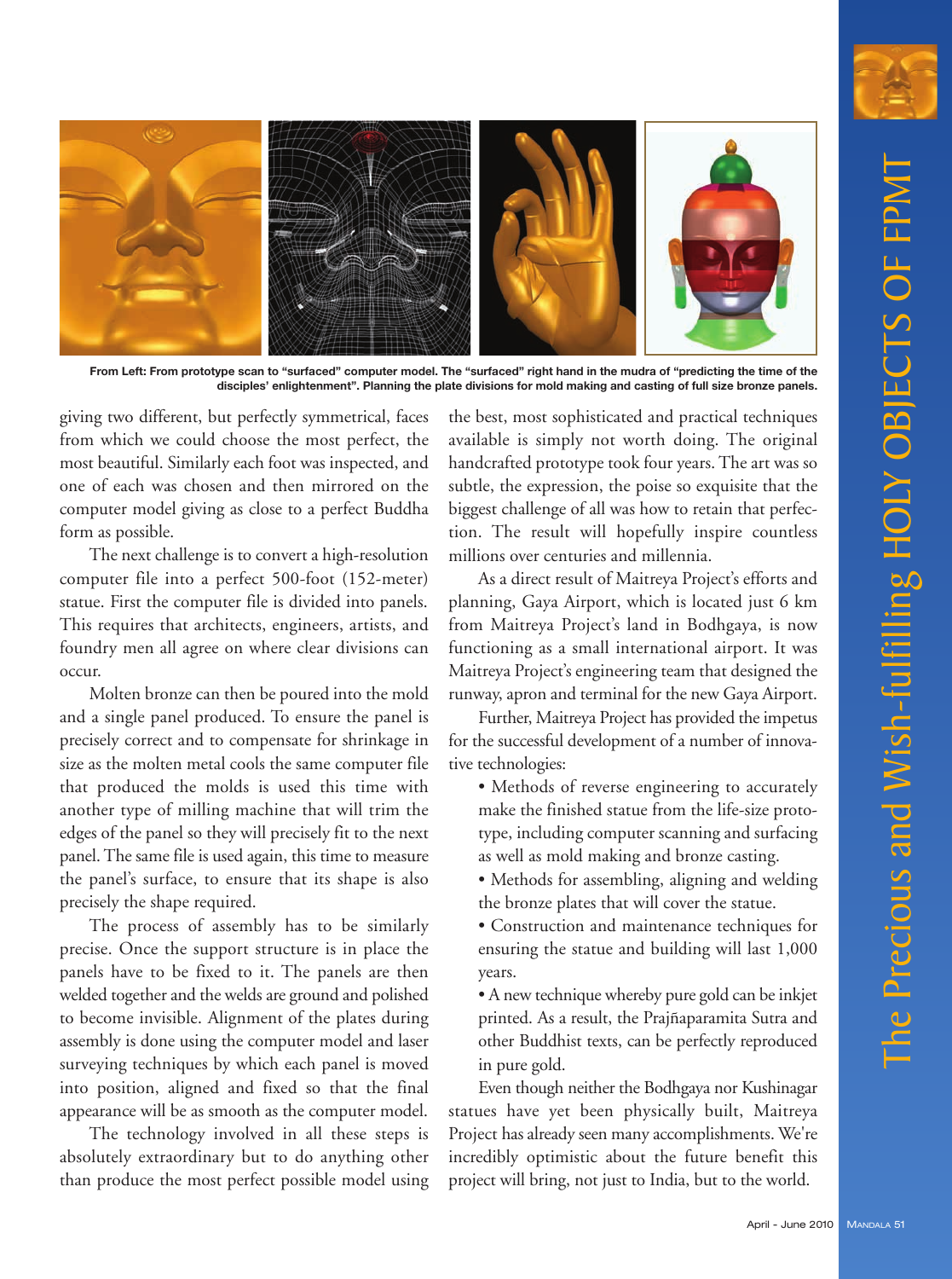## THE SPIRITUAL LOGIC OF THE MAITREYA STATUE

#### *By Lama Zopa Rinpoche*

It is a tradition in some of the monasteries in Tibet to<br>build a very large Maitreya Buddha statue. One of the t is a tradition in some of the monasteries in Tibet to benefits of a big statue is that the bigger it is, the more people will come to it for prayer and spiritual practice. Just seeing the statue becomes unimaginable purification for sentient beings' minds. The seed of liberation and enlightenment is planted in the mind just by seeing the statue.

On top of that, circumambulating, making offerings and so forth, paying respect – everything becomes a cause for enlightenment.



**that is inspiring and beautiful to everyone**

Regardless of faith, the object also has power. The power of the statue arises from the Buddha's mind. It comes from the inconceivable qualities of the Buddha, from so many prayers that Buddha made in the past while he was a bodhisattva.

We do not have a pure mind at the moment to see Buddha, so the karma we have is to see only the statue. The existence of the teachings depends on the existence of the statute. When people no longer have the karma to see Buddha directly, they can see a Buddha as, for example, statues and stupas. Buddhas manifest not only in human form but also as statues, relics and so forth to allow sentient beings to purify their negative karma and create the cause for happiness and enlightenment with each circumam bulation, prostration and offering they make.

Manjushri asked Buddha Shakyamuni about this and the Buddha replied, "In the future, sentient beings making offerings to statues make the same amount of merit as making offerings directly to me."

It is said in the sutra, *The King of Concentration*, that even if one looks with anger at a drawing of the Buddha it causes one gradually to see ten million Buddhas. It purifies disturbing thoughts and karmic obscurations, which are obstacles for developing love and compassion.

It is also mentioned by the great Indian Pandit Chandragomin that when one builds temples, no matter how many insects are killed, they all get purified. They don't get reborn in the hell or animal realms. The numberless sentient beings, who see this statue, make prayers, offerings and circumambulation, will be able to develop the good heart of love and compassion. They will achieve peace, happiness and success in this life and the next, achieve the ultimate happiness of liberation from samsara, and the peerless happiness of full enlightenment.

Connecting with holy objects is the easiest way for sentient beings to accumulate merit because it can be done without cultivating pure motivation, which takes much effort for the mind unaccustomed to renunciation, bodhichitta or right view.

Due to the power of a holy object, as soon as offerings, circumambulations and prostrations are done in conjunction with the holy objects, they immediately become the cause of enlightenment. Usually most of us have delusions – no matter how much we don't like to get angry, still it takes years to reduce anger, to control anger. But with holy objects it is so easy.

It says in the sutra *Stainless Beaming One*: "Even the shadow of a holy object touching a bird or a fly, even water Every step has been taken to design a Maitreya statue<br>that is inspiring and beautiful to everyone from a holy object touching one, or even a person hearing the